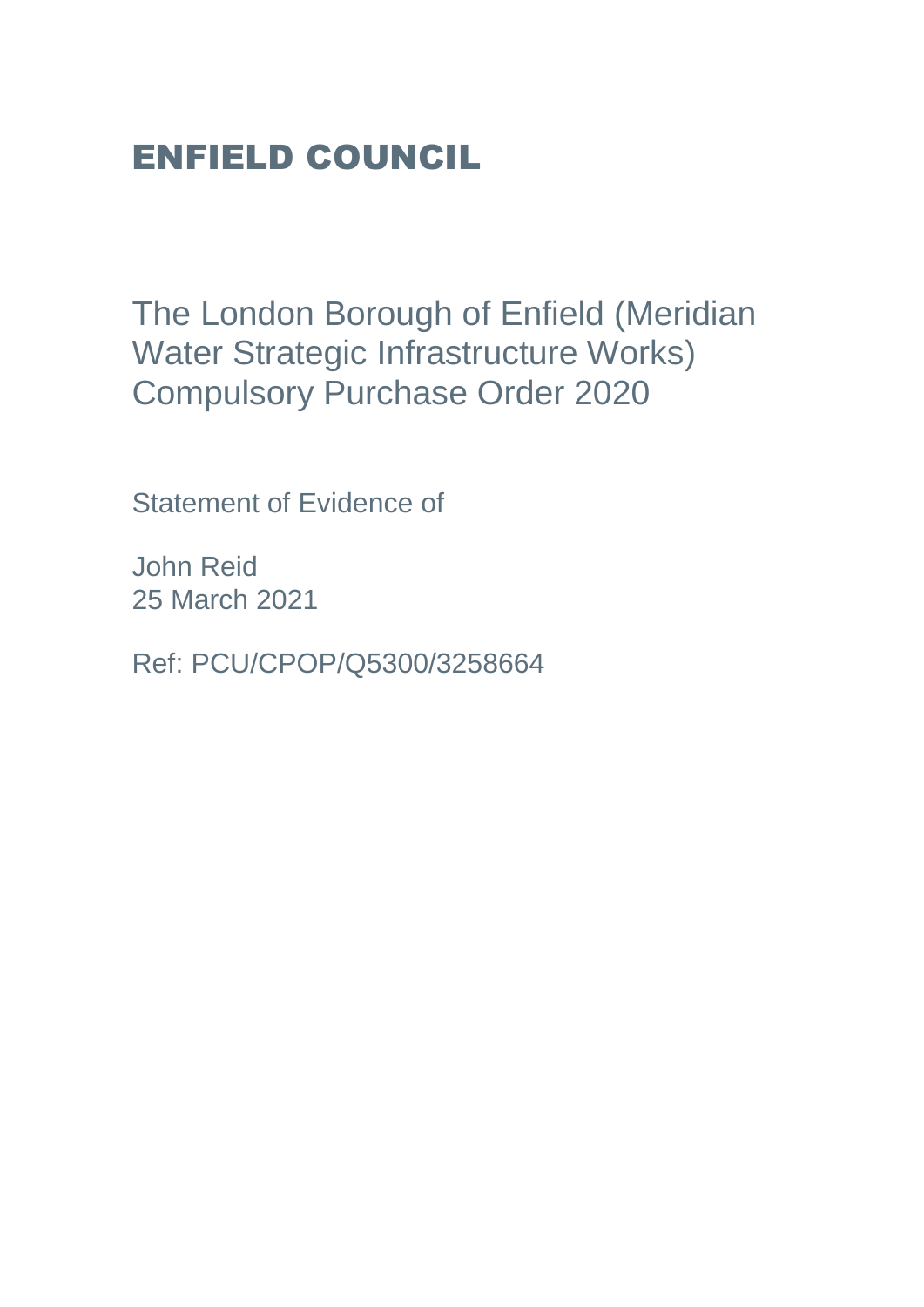### **Contents**

|    | <b>INTRODUCTION</b>                               | 3  |
|----|---------------------------------------------------|----|
| 2. | DESCRIPTION OF THE STRATEGIC INFRASTRUCTURE WORKS | 5  |
| 3. | DELIVERY OF THE STRATEGIC INFRASTRUCTURE WORKS    | 8  |
| 4. | FUNDING FOR THE STRATEGIC INFRASTRUCTURE WORKS    | 11 |
| 5. | ROLE IN SIW IN UNLOCKING DELIVERY OF THE SCHEME   | 12 |
| 6. | <b>CONCLUSIONS</b>                                | 13 |
|    | STATEMENT OF TRUTH AND DECLARATION                | 14 |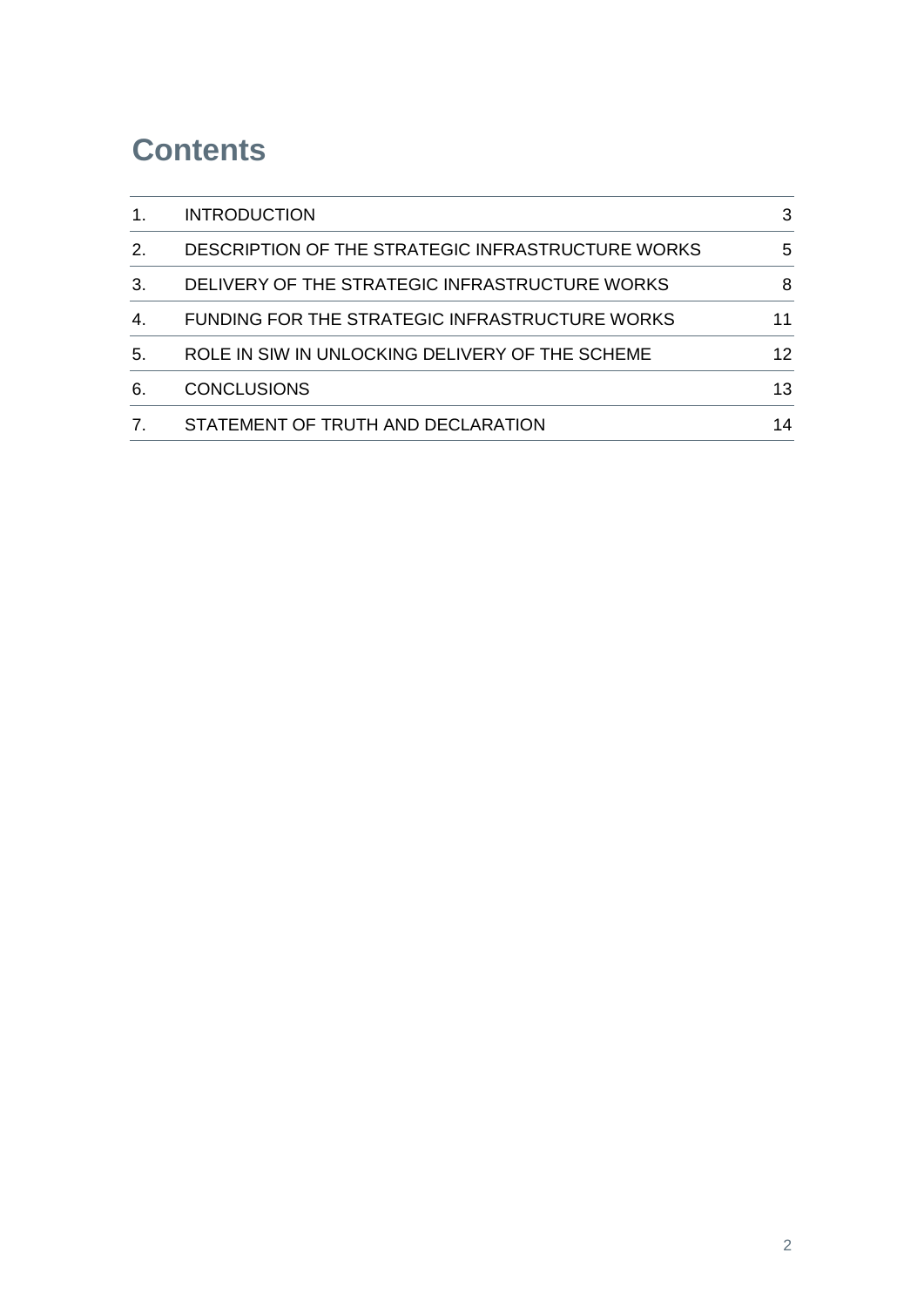## <span id="page-2-0"></span>**1. INTRODUCTION**

### **Qualifications and Experience**

- 1.1 I am John Reid, Delivery Director for the Meridian Water project. I form part of the senior leadership team for the project led by the Council.
- 1.2 I have an Honours Degree in Civil Engineering from the University of Manchester and am a fellow of the Chartered Institute of Building. I have been working on major mixeduse regeneration schemes for over 25 years, both as a client and professional consultant.
- 1.3 As consultant Project Manager I advised upon and managed several large regeneration projects throughout the land assembly, design and delivery phases. More recently as a client I have engaged and overseen professional teams and advisors to deliver large programmes of work. In my last role I was responsible for the development programme of Grosvenor's London Estate.
- 1.4 I have direct experience of several compulsory purchase orders ("CPOs"). The most significant being the re-development of Bath City centre. This included acquiring all land interests necessary to allow the development to take place. My role as a Project Director was to liaise with the wider professional team to ensure all interests were identified, negotiations effectively carried out then designs and plans put in place for the overall successful project delivery.

#### **Involvement with the Project**

- 1.5 I joined the team as Delivery Director in February 2020. Since joining a significant amount of my focus has been securing the funding that underpins the Strategic Infrastructure Works ("SIW"), which works are fundamental to delivery of the Meridian Water project.
- 1.6 My team are responsible for overseeing development activity on Meridian Water which takes on two principal forms;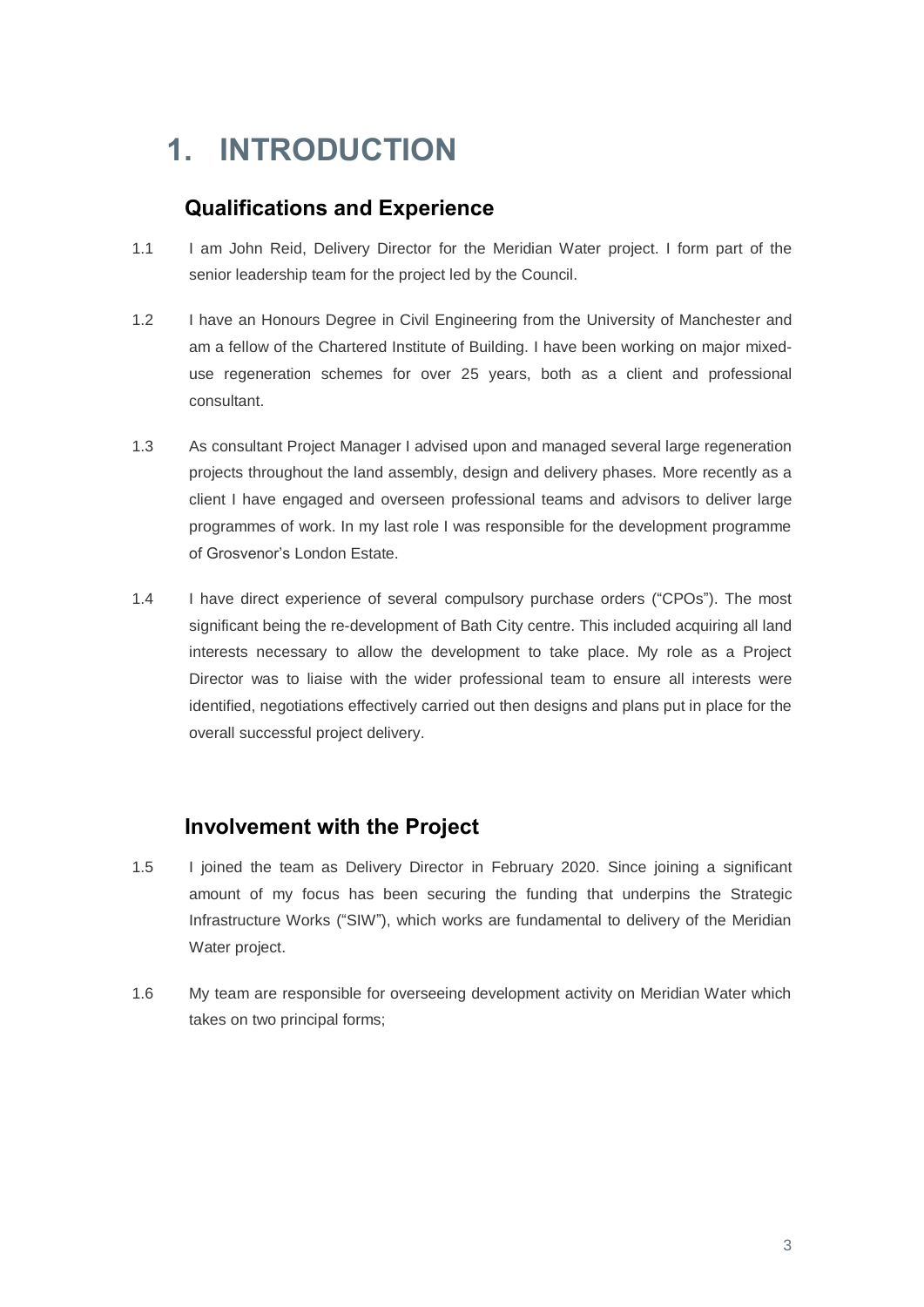- 1.6..1 Direct Delivery. This is where Enfield take the lead client role and design and construct the works themselves. Examples for this include the SIW (both rail and non-rail elements $^1$ ), and selected development plots.
- 1.6..2 Third Party development. This is where we have appointed others under agreement to deliver housing and other works. Here we maintain a development monitoring role, ensuring the right quantity and quality is delivered and that delivery is in accordance with the agreements.
- 1.7 I manage a team of internal and external project and development managers who lead on individual projects within the overall Scheme. I chair the Project Board meetings for these. I sit on project-wide boards including the Programme Board into which all other project boards report.
- 1.8 I know Meridian Water well having visited it many times. I am familiar with the overall design objectives and development plots and the work required in order to deliver these.

### **Scope of Evidence**

- 1.9 In this proof of evidence I explain why the Order is required in order to carry out the SIW, and why the SIW are required in order to build out development plots and deliver the Scheme's objectives. The term SIW refers to the infrastructure improvement works funded by MHCLG, 'The HIF Funding', under the Housing Infrastructure Fund Grant Determination Agreement ("GDA<sup>2</sup>").
- 1.10 In Section 2 I outline what the scope of the SIW comprises. In Section 3 I set out how the Council will deliver the SIW and explain the progress of design and procurement to date. In Section 4 I set out the funding position in relation to the SIW. In Section 5 I explain the role of the SIW in unlocking the Scheme.

The term 'non rail' refers to the remediation, flood alleviation, roads, bridges, parks, public realm, and other infrastructure improvements across the site. The term 'Rail' refers to the capacity improvements of the West Anglian Main Line (WAML) to the rail service that serves Meridian Water station.

<sup>&</sup>lt;sup>2</sup> See previous footnote.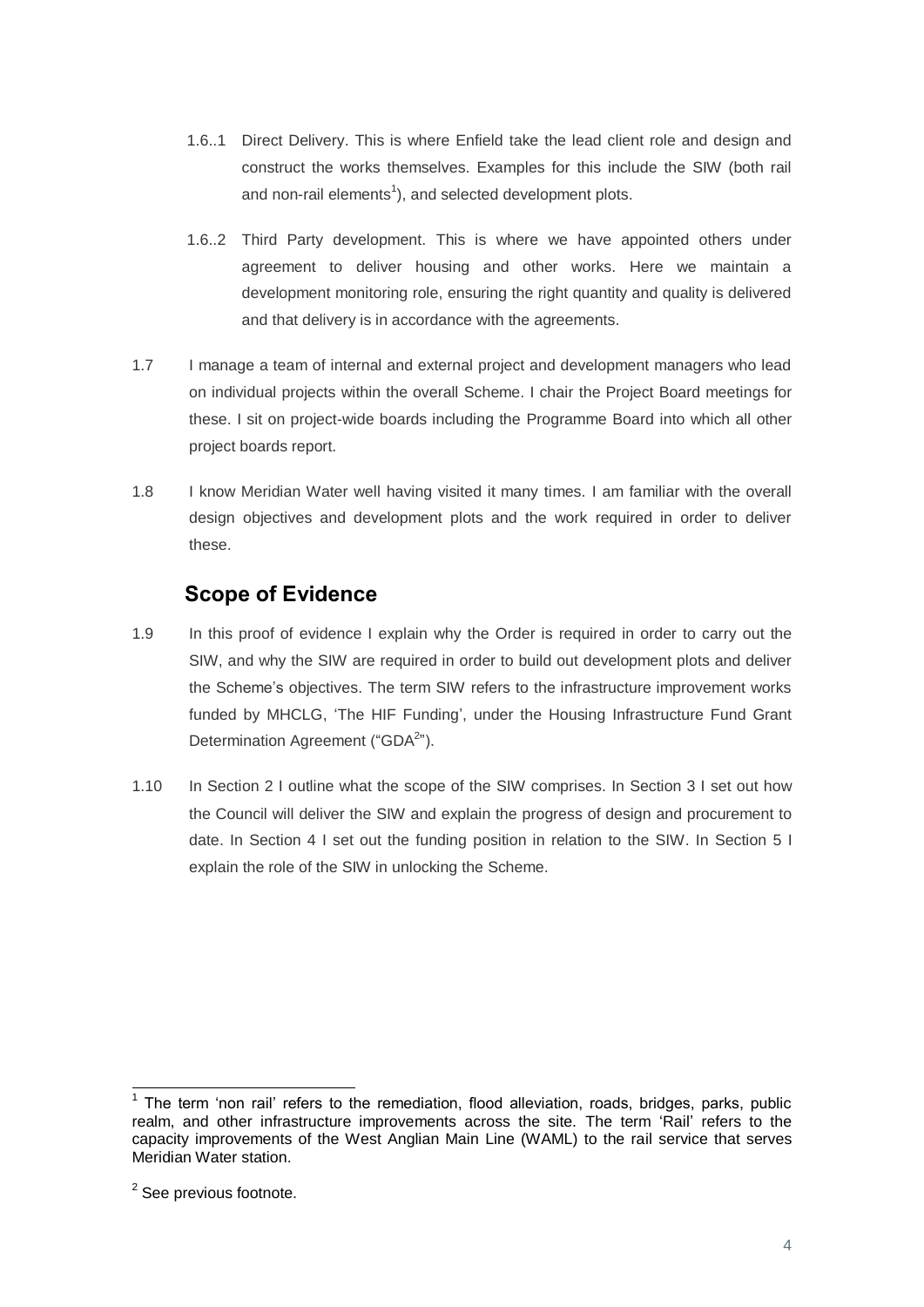## **2. Strategic Infrastructure Works for the Meridian Water Scheme**

### **Strategic Infrastructure Works**

2.1 This section explains the scope of the SIW. It should be read in conjunction with the detailed engineering proof of Joe Nunan. The explanation is provided by reference to the Plan at Core Document 8, which plan is extracted below for ease of reference.



- 2.2 The discrete elements of the SIW are identified and summarised briefly in the paragraphs below.
	- 2.2.1 *Central Spine Road* (reference nos R2, R3, B1, B2 and B4) the construction of an east-west boulevard connecting Glover Drive and the new Meridian Water Station in the west with Harbet Road in the east. This will include bridges over the River Lee Navigation Canal (the ("Canal") and the Pymmes and Salmons Brooks. Tesco and IKEA, along with other occupiers, will have access to their properties from the new Central Spine Road. The Central Spine Road will serve to provide vital east/west connectivity across Meridian Water.
	- 2.2.2 *Leeside Link Road* (reference no R4 and B5) the construction of a new north-south road to provide a connection between the Central Spine Road and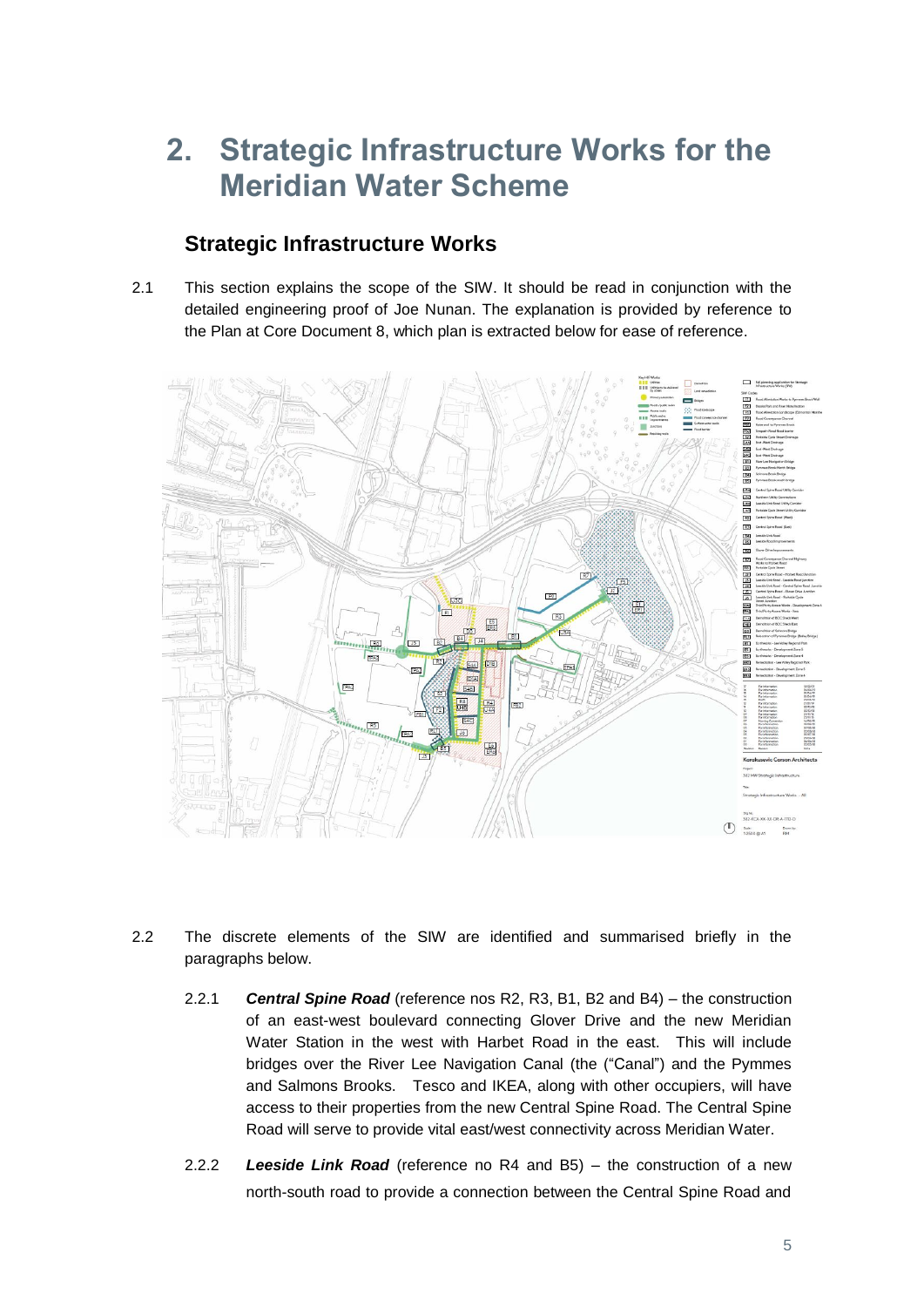Leeside Road. This will include a bridge over the Pymmes Brook. The Leeside Link Road will serve to provide vital North/South connectivity across the site and access to development plots in Zones 4 and 5.

- 2.2.3 *Brooks Park and River "Naturalisation*" (reference no F2) undertaking works to naturalise the Pymmes Brook. This will involve undertaking works to a section of the Brook to remove the existing concrete channel that it runs within and replace this with natural riverbank and vegetation. This will include re-routing a section of the Brook and the creation of a new public park (Brooks Park). Naturalisation of Pymmes Brook will allow the flooding capacity and surface water attenuation necessary to create adjacent developable land whilst also providing green and open space amenity.
- 2.2.4 *Edmonton Marshes and Flood Alleviation Works* re-levelling and remediation of land to the east of Harbet Road in order to fulfil the dual purpose of providing a flood compensation area and a new public park known as Edmonton Marshes. The flood alleviation works includes the excavation of material from the land east of Harbet Road which will then be deposited on the area of land between the Brooks and the Canal to raise ground levels in accordance with the flood mitigation strategy. The flood mitigation strategy also includes the construction of a flood conveyance channel between the Canal and the new flood compensation area east of Harbet Road to enable the flood water to flow from the Canal to the flood compensation area. These works will provide protection against flooding and will also deliver a new public park.
- 2.2.5 *North South Link Road between Tesco and IKEA* the construction of the Central Spine Road will affect the existing means of access into the Tesco Store and IKEA Store. This necessitates the construction of a new north-south link road running between the Argon Road roundabout and Glover Drive to accommodate revised access arrangements to these two stores, which are to remain trading as normal throughout construction and on completion of the SIW. In addition, further accommodation works have been agreed with IKEA to enable access to and from their property from Leeside Road and Meridian Way. The North South Link Road will ensure suitable access to the site and serve the two major commercial premises at Meridian Water.
- 2.2.6 *Towpath Road / Anthony Way Diversion Works* when the Central Spine Road bridges over the Canal it will no longer be possible for vehicles to use the section of Towpath Road beneath the new bridge. This is currently used for businesses located at the southern end of Towpath Road. It is also used by some businesses on Anthony Way and other surrounding areas, although they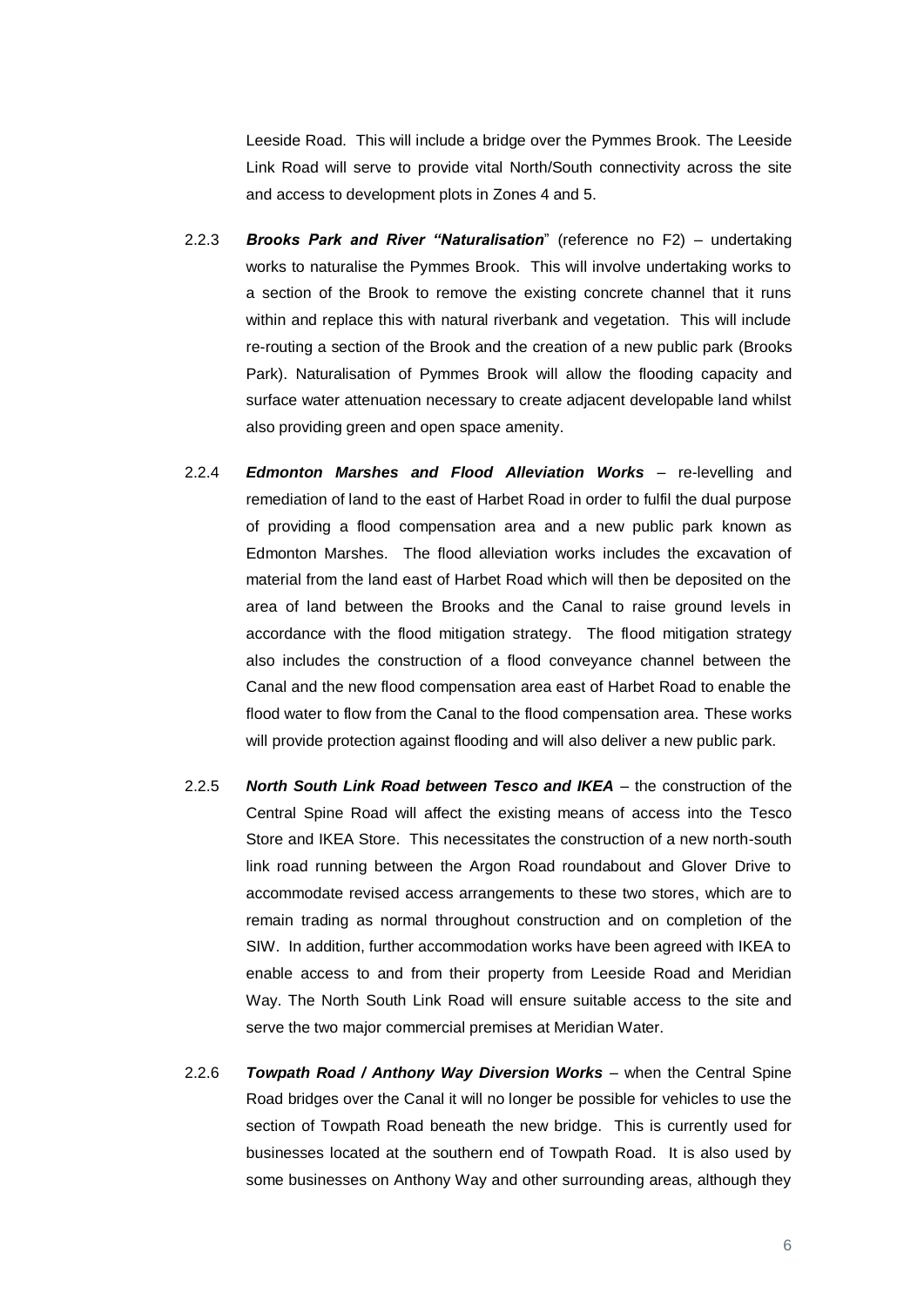have alternative access routes available to them. An alternative road layout will be put in place so that access to the businesses which use the part of Towpath Road south of Anthony Way (which includes an Arriva bus depot) is maintained. Access will be maintained at all times during the works and on completion.

- 2.2.7 *Earthworks and Remediation* the land to the north and south of the Central Spine Road, between the Brooks and the Canal will be developed as part of the Scheme. Prior to development this land needs to be remediated to clean up contamination so that it is suitable for development and have the ground level raised in accordance with the flood mitigation strategy.
- 2.2.8 *Utility Infrastructure*  development will increase the demand on the existing utility infrastructure supplying the existing area. The SIW allows for new utility services to support the development.
- 2.2.9 *Rail Enhancement* the SIW also include rail enhancement works. These works will provide an enhanced service provision to the West Anglian Main Line and an increased stopping frequency of at least four trains per hour from 2024 onwards. The works include two streams of work to be undertaken in parallel in 2021 and early 2022, which include a) the design of the physical infrastructure, and b) the timetable investigations to increase the train frequency. The physical infrastructure works to the rail includes civil engineering, overhead line equipment installation, signalling and station upgrades. Once the infrastructure is built, it will allow for fast trains to bypass Ponders End station in both the North and South directions as well as allowing slower trains to stop at Ponders End Station. The housing, employment and visitors at Meridian Water increase year on year until completion in 2041. Providing at least 4 trains per hour (and up to 6 trains per hour) will be a doubling of the existing train frequency at Meridian Water. The infrastructure works will provide the uplift in frequency to deliver over 3.0 million visitors per year, 1000 construction workers per day and access for an additional 23,000 residents to the railway to commute south to the City or Stratford, or north towards Cambridge or Stansted airport.
- 2.3 Fuller details of the engineering and design justification for these works are included in the Proofs of Joe Nunan and Mike Savage.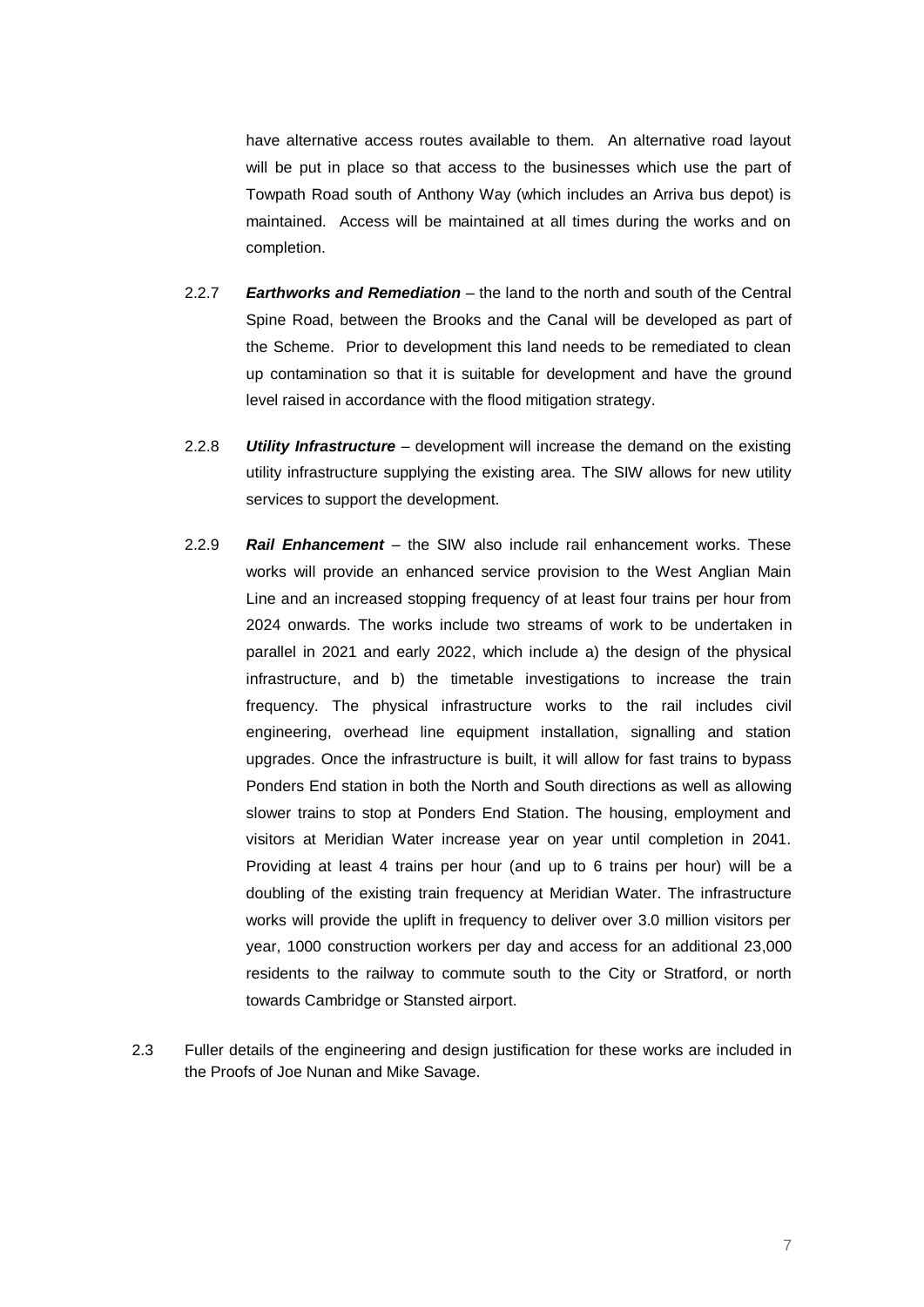## **3. Delivery of the SIW**

- 3.1 This section details the current status of the SIW and the Council's plans for delivery.
- 3.2 Planning permission for the SIW was granted on 22 July 2020, by decision notice 19/02717/RE3 (the "SIW Planning Permission"). The SIW Planning Permission includes a number of phasing constraints which have been captured within the programming requirements for the construction phases of the project. The permission is subject to a number of pre-commencement conditions, all of which are usual for a development of this kind. The information required to discharge these will be collated by the SIW Contractor and their design team during the pre-construction design period. The information will be submitted to the Council's retained professional team for acceptance, prior to submission to the Planning Authority for discharge of the planning conditions. There is no reason to believe the planned programme will not be achieved.
- 3.3 The SIW will be undertaken utilising a two-stage procurement approach:
	- 3.3.1 Stage 1 Pre-Construction Services Agreement ("PSCA") This is a recognised industry approach to securing more detailed price and programme information to allow entry into a full construction contract. The design will be developed from a co-ordinated (RIBA Stage 3) level to completion in preparation for construction. Procurement, detailed programming and discharge of planning conditions will be undertaken during this phase also. This is programmed to take circa 12 months.
	- 3.3.2 Stage 2 Construction. This is programmed to take place over a circa 24 month period. The critical path of the programme runs through activities to be undertaken on land currently subject to the CPO process. This has determined the start date of the majority of activities. Where land is currently in the Council's ownership opportunities for de-risking the project delivery by undertaking works on this land are being considered as part of the PCSA programming exercise.
- 3.4 The Council has followed an extensive procurement process to identify Tier One contractor(s) to undertake the SIW. The current position is:
	- 3.4.1 The Council have been leading a procurement process to identify and appoint a contractor to undertake the detailed design and construction of the SIW. This process began in 2018 with an initial launch of the SIW to the construction market to gain interest and to highlight to contractors the scale and diversity of the type of work so they could consider developing joint ventures and identify design partners.
	- 3.4.2 This was followed with a Pre-Qualification Questionnaire ("PQQ") stage in mid 2019 to identify potential contractors who had suitable skills, experience and financial stability to deliver the SIW. The PQQ provides an initial sifting to avoid too many bidders being involved in the later stages of the procurement process.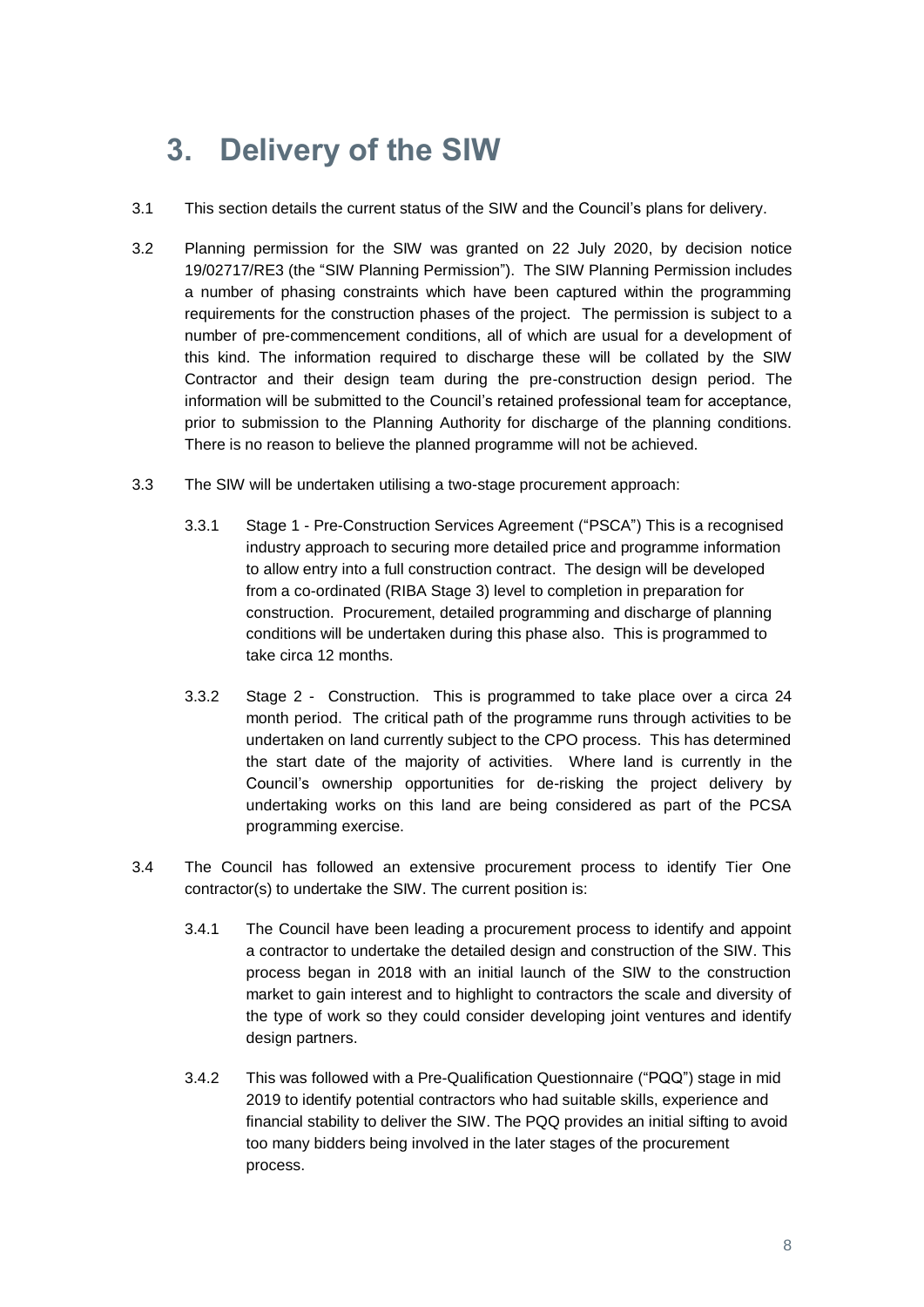- 3.4.3 In late 2019 an Invitation to Participate in Dialogue ("ITPD") was issued to the contractors who had been shortlisted at the PQQ stage. The ITPD stage was to identify a maximum of three Framework Contractors to be appointed to the Contractor Framework Agreement in relation to the delivery of a programme of strategic infrastructure at Meridian Water. Three contractors were successfully awarded the Framework Contract in March 2021
- 3.4.4 The Council have entered into a PCSA with Vinci Construction Limited ("VCL") its first placed contractor, to provide detailed pricing and timing details for the works. This PCSA runs from March 2021 and will end in November 2021. The output will be a final contract price and detailed phasing for all the non-rail SIW. The PCSA is the period during which VCL will undertake the detailed design of the SIW. During this stage VCL will also develop their construction planning e.g. finalise the phasing of the SIW, develop temporary works and traffic management proposals and ensure their supply chain is robust.
- 3.4.5 It is anticipated that works will start on site in Q3 2021 with enabling works to be defined and procured as part of the PCSA.
- 3.5 The Council has appointed a project team to oversee the contractor outputs from the PCSA stage and administer the build contract. This includes project management, architecture, engineering and landscape design.
- 3.6 The works are fully funded by the HIF Funding secured under the GDA agreement.

| <b>Area of Works</b>               | <b>Indicative Timeframe</b>  |
|------------------------------------|------------------------------|
| Non-Rail                           |                              |
| <b>HIF Non-Rail PCSA</b>           | March 2021 - November 2021   |
| Start on site SIW                  | Q4 2021                      |
| Completion of SIW                  | Q4 2023                      |
| Rail                               |                              |
| <b>Completion of Business Case</b> | Feb 2022                     |
| <b>Procurement of Contractor</b>   | January 2022                 |
| Site works                         | January 2023 - December 2023 |
| Entry into service                 | 2024                         |
| Programme contingency              | December 2023 - March 2024   |

3.7 The following strategic programme for SIW is being worked to

3.8 This confirms the Council has in place the arrangements for, or has already carried out, the necessary procurements, design and planning activity in order to meet the above start on site and delivery target date to complete the works. The programme assumes access onto land covered by the Order no later than March 2022.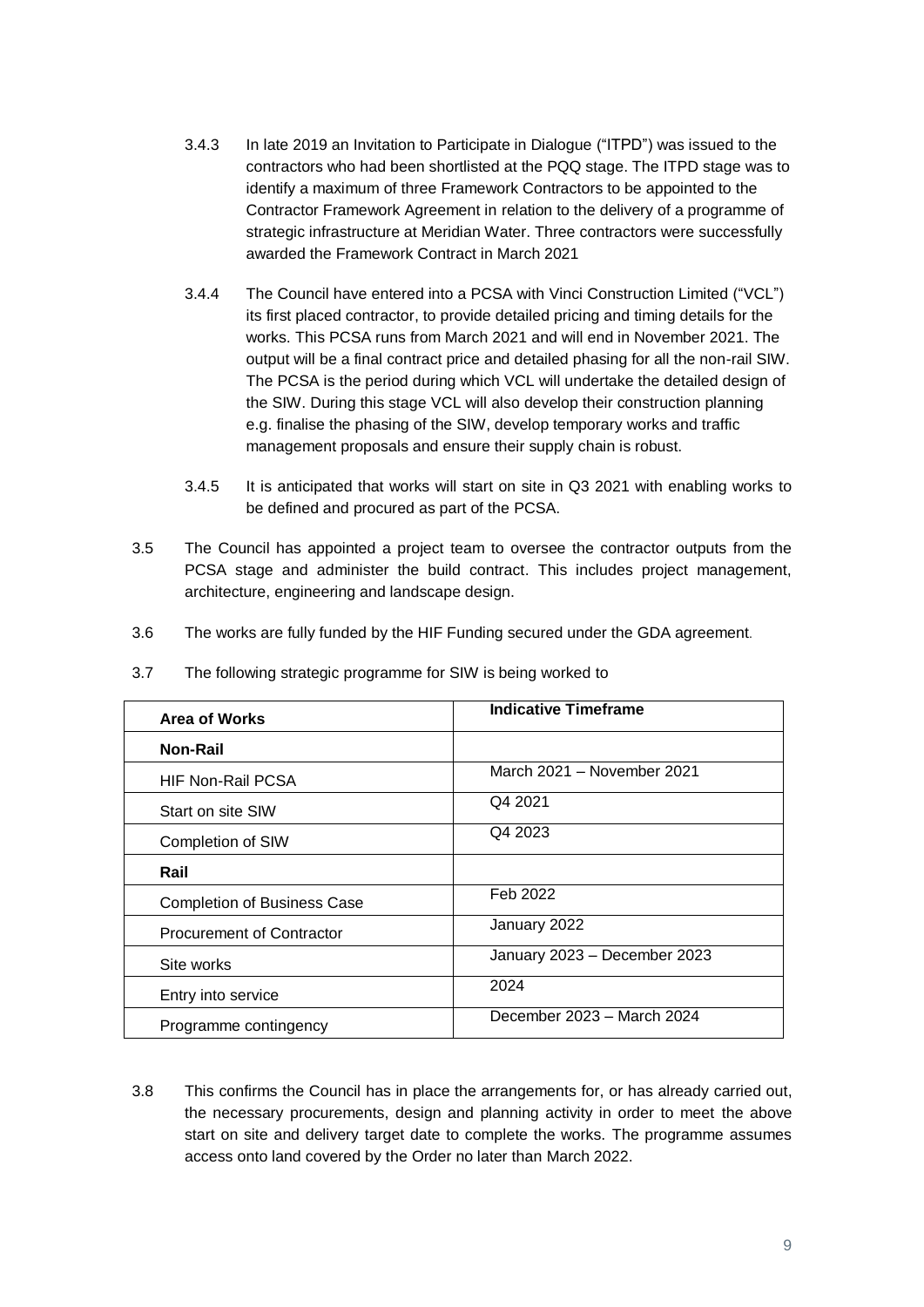## **4. Housing Infrastructure Fund: Grant Determination Agreement and Funding Drawdown**

- 4.1 In 2018 the Council were successful in their bid for Housing Infrastructure Fund (HIF) funding totalling £156m.
- 4.2 On 30 October 2020 the Council entered into the GDA with MHCLG for circa £170m of HIF Funding. The total HIF Funding amount includes rail enhancement works (Rail Works) amounting to a value of circa £54m and strategic road and flood alleviation works (Street Works) for a value amounting to circa £116m.
- 4.3 The Council's award of HIF Funding is unaffected by Covid-19 and Brexit. The Funding GDA has no conditionality relating to Covid-19 or Brexit.
- 4.4 The HIF is aimed at unlocking housing sites and helping deliver new homes. The infrastructure to be delivered in Meridian Water with the HIF Funding is that which is needed to satisfy planning requirements and unlock housing development.
- 4.5 The HIF Funding is available as the infrastructure it provides for enables the delivery of housing. The land needed to deliver the infrastructure improvements in order to deliver that housing is either in the Council's ownership or included within the Order.
- 4.6 The GDA disaggregates the funding into three key stages. The first stage is for the historic expenditure spent at risk by the Council on the project in the period September 2017 to October 2020. This includes costs on planning, design and preparation of the funding bid totalling circa £10m. This has been paid.
- 4.7 The second stage is for preliminary expenditure, which represent the costs to be incurred up to the point when the works start on site. This is the current stage and the first application for drawdown was made in March 2021.
- 4.8 The third stage claims are for the delivery of physical works.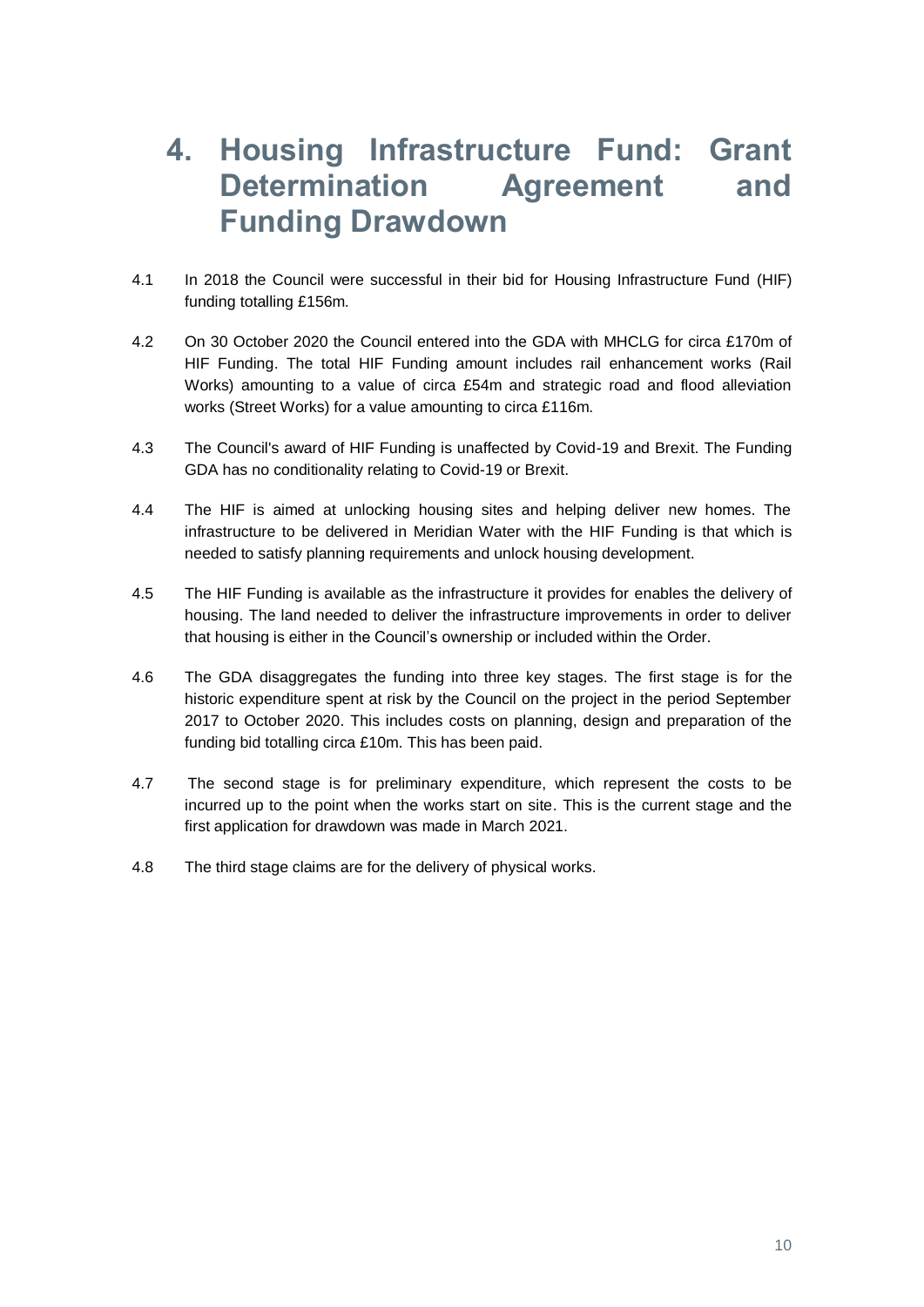### **5. Role of the SIW in unlocking delivery of the Scheme**

- 5.1 This section summarises why the SIW are required in order to deliver the Scheme.
- 5.2 Peter George's along with Mike Savage's and Joe Nunan's proofs address the general and detailed need for the SIW respectively. In short, the SIW are needed to release land for future development. Without the remediated, flood alleviated, and serviced land, development plots cannot be built out.
- 5.3 Without the SIW there would be no viable road network to take construction and end user traffic into and out of the scheme. In addition, bridges are required in order to provide this road network.
- 5.4 Without the SIW the land will not be in a developable condition. Much of it is on a flood plain and contaminated. The SIW will lift and remediate the land for development by relocating material from areas that will form flood attenuation ponds.
- 5.5 Without the provision of utilities in the SIW the plots do not have access to services including drainage, water, heat and power.
- <span id="page-10-0"></span>5.6 In summary the SIW are required to deliver accessible and developable land which in turn will be capable of delivering the wider Scheme objectives, including urgently needed housing development. The SIW are designed to planning stage and consented. They are procured and budgeted for. They are fully funded by the HIF Funding secured under the GDA which the Council has entered into. Upon confirmation of the Order substantive work can start on site.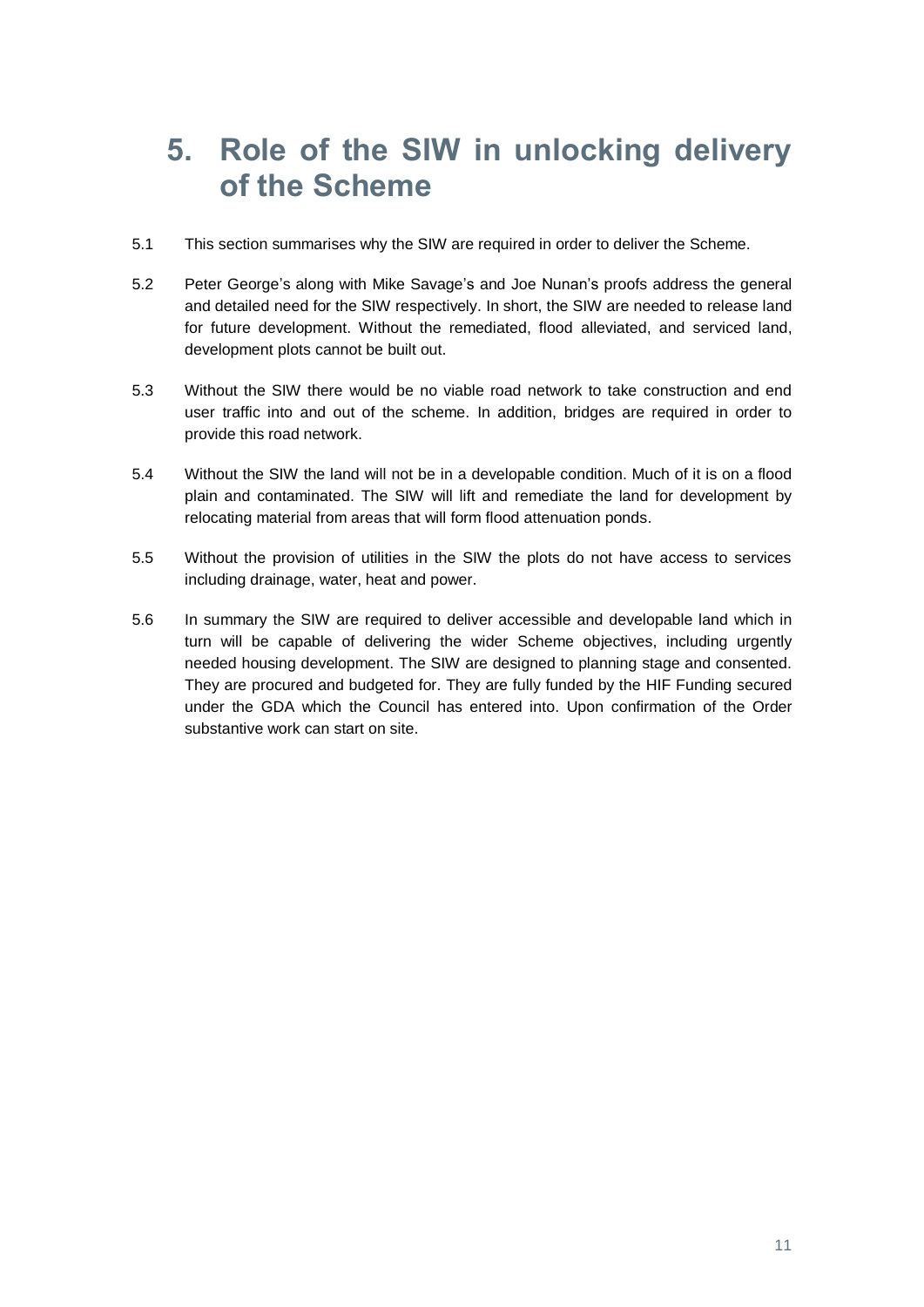# **6. CONCLUSIONS**

- 6.1 The SIW are integral to delivery of the Scheme. Without the SIW future development plots will not materialise. As such, it is imperative that the land is assembled in order to deliver the SIW. That land assembly requires the Order.
- 6.2 I have demonstrated that the GDA with MHCLG is in place and drawdown against it has begun.
- 6.3 The SIW Planning Permission has been granted, procurement for designs and contractors is complete and we are now in a formal preconstruction agreement stage with our chosen contractor. It is anticipated that works will start on site in 2021 and complete by 2024.
- 6.4 Two of the initial development plots will start on site this year. A further two are being prepared for marketing and reserved matters will be submitted in relation to a fifth Q1 2022.
- 6.5 The Order is required in order to carry out the SIW, which in turn release the development plots for delivery of the Scheme.